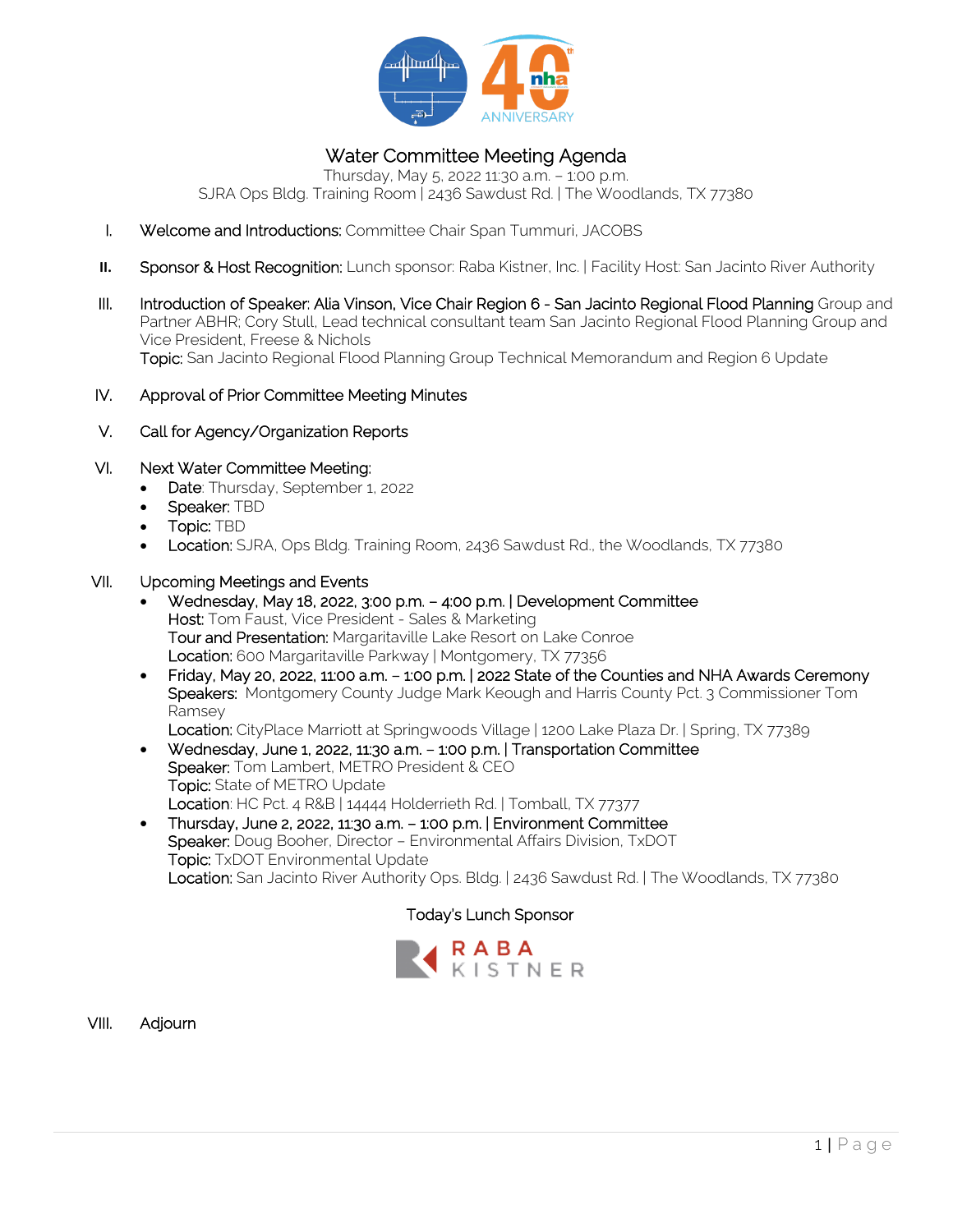### Alia Vinson **Partner**

Allen Boone Humphries Robinson, LLP 3200 Southwest Freeway, Suite 2600 Houston, Texas 77027

Phone: (713) 860-6449 Fax: (713) [860-6649](mailto:avinson@abhr.com) Email: avins[on@abhr.com](mailto:tfaucette@abhr.com) Secretary Email: [tfaucette@abhr.com](mailto:tfaucette@abhr.com)



Ms. Vinson's practice focuses on public finance, urban development law and local government regulation. She works with special purpose districts, such as municipal utility districts (including master planned communities), water authorities, local government corporations, management districts, TlRZs and redevelopment authorities, both in the role of general counsel and bond counsel. She has a particular interest in long term water supply planning, water infrastructure development, water conservation and reuse projects, flood control infrastructure and flood planning, and the development of park and recreational facilities. Ms. Vinson hasalso worked on economic development matters (including developing 380 agreements with municipalities) and toll road authorities (on toll roads and other transportation projects).

*Education and Professional Background.* University of Chicago, The Law School (J.D. 2002); University of Chicago, The College (B.A. 1999). Priorto joining the firm, Ms.Vinson's practice focused on federal and international tax planning. Admitted to practice: Illinois, 2002; Texas, 2004.

*Professional Organizations and Community Involvement.* Vice Chair of the Region 6 San Jacinto Regional Flood Planning Group; founding member of Houston Stronger (a coalition of Houston-region stakeholders focused on flood control matters); serve on the Board of the Texas Water Conservation Association, and serve as a member of its Flood Response Committee, Policy Committee, Surface Water Committee, and Utility Districts Panel; serve on the Board of West Houston Association, and serve as vice chair of its Water Resources Committee and a member of its Governmental Affairs Committee; serve on the Board of Directors of Scenic Houston; served on the Board of Directors of the Houston Public Library Foundation; chaired the City of Houston's Water Adjustment Board 2013-2019; served on Mayor Annise Parker's Water Conservation Task Force 2012- 2015 and chaired its Infrastructure Subcommittee; member of the Greater Houston Partnership and served on the Water Issues Committee 2014-2015; graduate of the Center for Houston's Future Leadership Forum; member of the Urban Land Institute; member of the Association of Water Board Directors; member of the National Association of Bond Lawyers; and recognized for excellence by Texas Monthly in Bonds/Government Finance Law.

**ARH**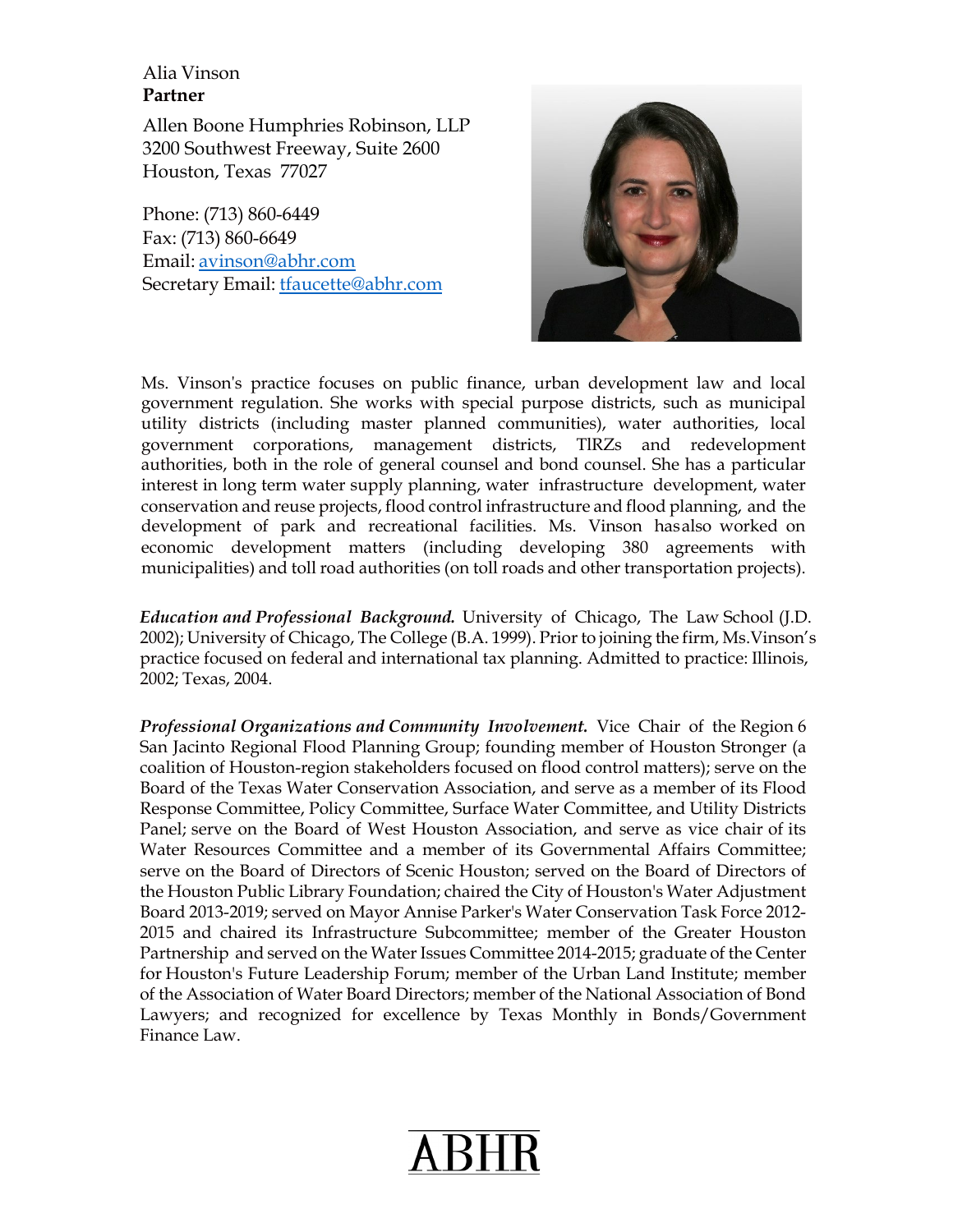Cory Stull is a Vice President and Principal in Freese and Nichols' Houston office where he manages FNI's Western Gulf Coast Stormwater Engineering Group. He has been involved in regional flood control and water supply planning for nearly 15 years and currently leads the consultant team for the San Jacinto Regional Flood Plan.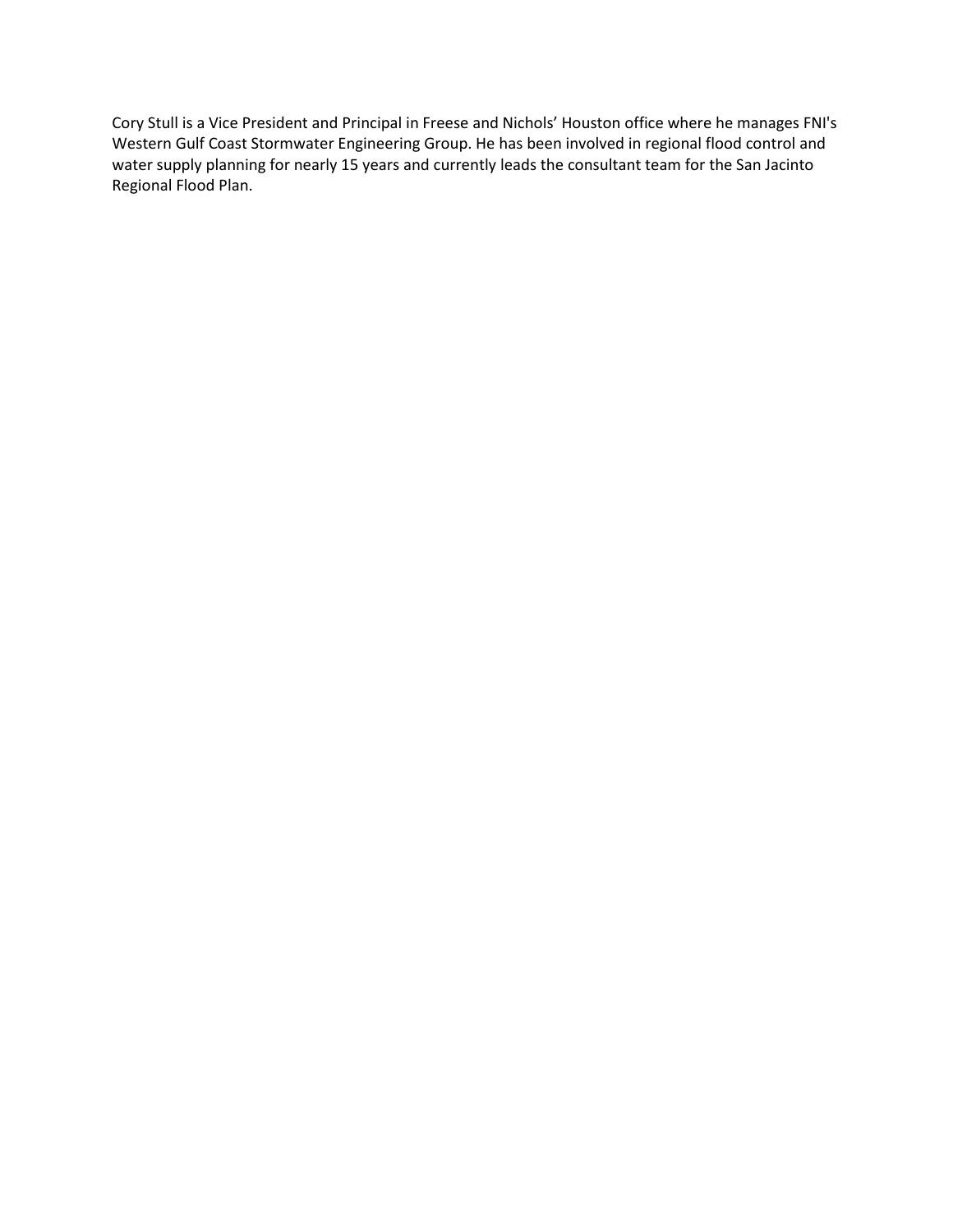

# Water Committee Meeting Minutes

Thursday, February 3 | 11:30 a.m. – 1:00 p.m. SJRA Ops Bldg. Training Room | 2436 Sawdust Rd. | The Woodlands, TX 77380

I. Welcome: At 12:00 p.m., NHA President Marlisa Briggs welcomed everyone to the inaugural NHA Water Committee meeting, thanking our host, SJRA.

### II. NHA Updates and Announcements

President Briggs announced the decision to split Environment and Water into two committees to better serve those disparate communities. Initially, the two committees will meet on alternate months but may decide whether to adopt a monthly or alternate monthly schedule. She also announced the Water Committee leadership: Chair Span Tummuri, JACOBS, Vice Chair Sam Hinojosa, HALFF, and NHA Board Liaison Shelley Serres, Lockwood, Andrews and Newnam.

#### III. 2022 Committee Goals

Committee Chair Tummuri asked everyone to review the proposed goals in preparation for a vote at the end of the meeting.

#### IV. Attendees (23)

Steve Albert, Binkley & Barfield Michael Lucchesi, JACOBS Callie Bletsch, MCBO Engineering, LLC Greg Lushbaugh, SJRA Cole Boudreaux, HALFF Associates, Inc. Tony Mardam, AECOM Marlisa Briggs, NHA Juliet McKelvey, Costello, Inc. Chris Campbell, Binkley & Barfield Ken Norsworthy, SJRA Daniel Hilderbrandt, SJRA Michelle Patton, Landplan Engineering Javier Infante, Riner Engineering Sherri Rogers, NHA Melissa Kinney, Houston Methodist Willowbrook Aaron Schindewolf, SJRA Blake Kohler, Alpha Testing Shelley Serres, LAN Sunil Kommineni, Jacobs Shama Seth, EXP Energy Services Apoorv Kumar, PMG Project Management Group Ed Shackelford, SJRA Michael Kurzy, AEI Engineering Imani Spivey, NHA Natasha Lombard, Binkley & Barfield Troy Treat, SJRA Tony Loyd, AECOM Span Tummuri, Jacobs

## I. Speaker Introduction and Program

Speaker: Michael Lucchesi, JACOBS Topic: City of Houston's Northeast Water Purification Plant Presentation available on NHA website

## V. 2022 Committee Goals

Committee Chair Tummuri presented the draft committee goals for approval. Motion to approve, Apoorv Kumar, PMG Project Management Group; motion to second, Mike Kurzy, AEI Engineering; with motion carrying unanimously.